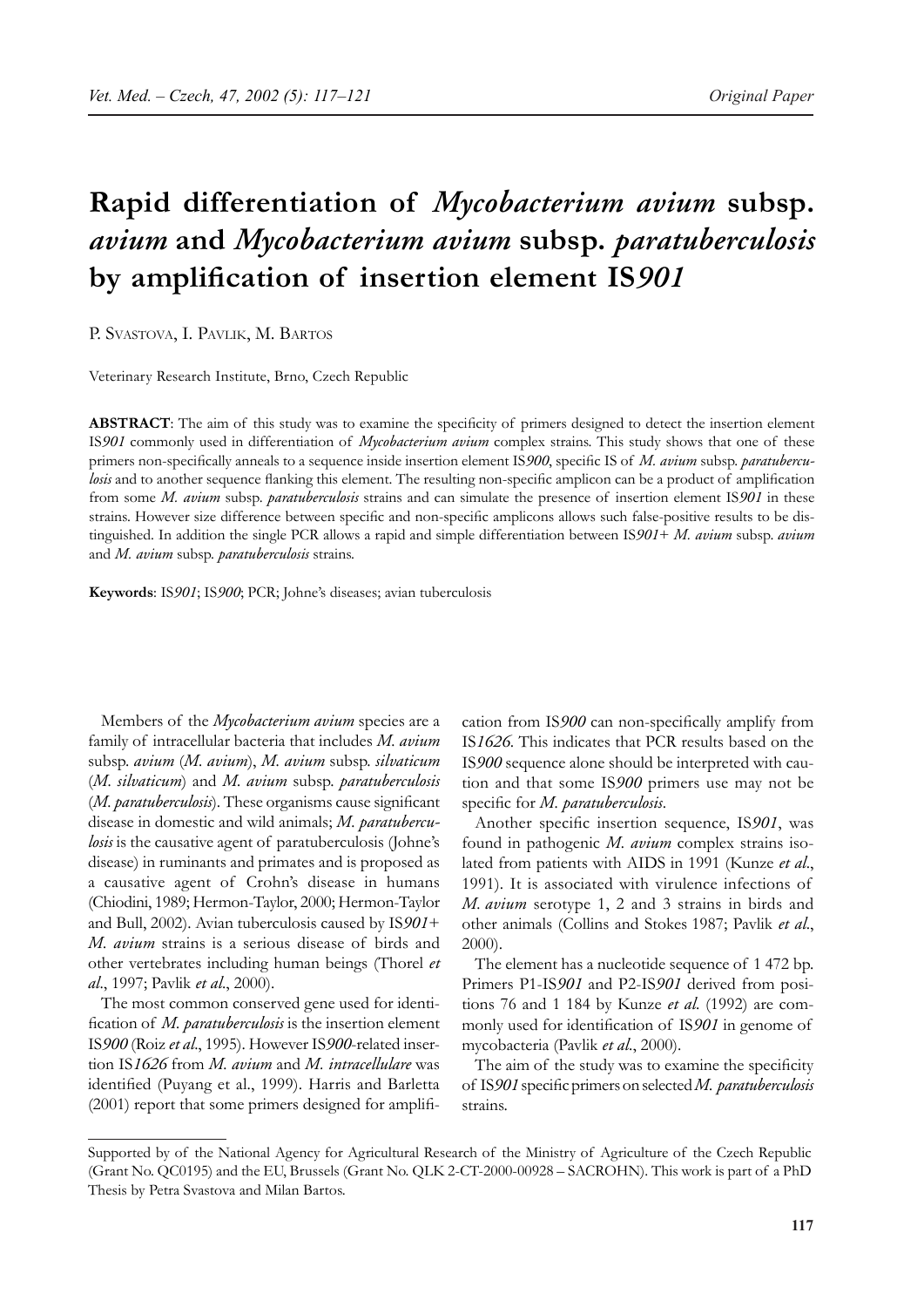# **MATERIAL AND METHODS**

## **Mycobacterial strains and growth conditions**

The mycobacterial species and strains used in the study were from the collection of our laboratory. The *M. paratuberculosis* strains were cultured on Herrold egg yolk medium (HEYM) with mycobactin J at 37°C for 3 months. A total of 88 *M. paratuberculosis* strains of different origin from our laboratory collection were used in this study. As a control the collection strain *M. avium* 5889 (cultivated on HEYM without mycobactin J for 3 weeks), which contains the specific insertion element IS*901*, was used.

## **DNA preparation**

To prepare a DNA sample for PCR amplification, a loopful of a single bacterial colony was taken from HEYM and resuspended in 50 µl distilled water in a screw-cap micro centrifuge tube. The samples were then boiled for 20 min prior to being centrifuged for 5 min/14 000 g to settle cell debris. A 2 µl of supernatant, containing the genomic DNA, was used for subsequent PCR amplification.

### **PCR amplification**

PCR was carried out with Taq PCR Master Mix Kit (QIAGEN, USA) to a final volume of 20 µl. An approximately 10 ng of genomic DNA in bacterial lysate and 10 pmol of each primer were used in the reaction. Amplification for IS*901* was done with the primers P1-IS*901* (5′-GCA ACG GTT GTT GCT TGA AA-3′) and P2-IS*901* (5′-TGA TAC GGC CGG AAT CGC GT-3′) based on insertion sequence IS*901* of *M. avium* (Kunze *et al*., 1992), resulting in 1 108 bp PCR product. A positive control, 250 fg DNA from *M. avium* strain containing specific sequence and a negative control, sterile water, were always included in each run.

DNA samples were first denatured completely by incubation at 94°C for 3 min before the amplification cycle; then DNA was amplified subjecting it to 33 cycles of (i) denaturation at 94°C for 1 min, (ii) primer annealing at 66°C for 45 s, and (iii) elongation at 72°C for 4 min, using a PTC200 thermocycler (MJ Research, USA). After the last amplification cycle, the samples were incubated further at 72°C for 3 min for complete elongation of the final PCR products. After the PCR, the amplification results were visualised by performing 0.8% agarose gel electrophoresis in TBE buffer and ethidium bromide staining. As a marker a 100 bp ladder was used.

Control amplification for IS*900* was done with the own designed primers IS*900*-P3N (5′-GGG TGT GGC GTT TTC CTT CG-3′) and IS*900*-P4N (5′-TCC TGG GCG CTG AGT TCC TC-3′) specific for insertion sequence IS*900* (GeneBank Acc. No. X16293). The amplification conditions were the same as described for IS*901*, except the annealing temperature was set at 67°C and the elongation at 72°C for 2 min. The resulting amplicon was 257 bp.

# **Cloning and sequencing of amplification product**

Amplification products were purified by QIAQuick PCR purification kit (QIAGEN, USA) according to the manufacturer's instructions and cloned to T-vector pCR2.1 using a TA-Cloning Kit (Invitrogen, Corp., USA). In short, 10 µl ligation mixture of TA-vector and amplicon was incubated overnight at 14°C and 3 µl of the mixture were then heat-shock transformed into bacterial cells *Escherichia coli* TOP10F′, which were used for propagation of plasmid constructs. Mini-scale isolation of plasmid DNA was used for the preparation of recombinant plasmid for sequencing. The sequencing reactions with the Taq DyeDeoxy Terminator Cycle Sequencing Kit (Applied Biosystems Inc., USA) were performed with approximately 250 ng of PCR-amplified DNA as a template and 3.2 pmol of both forward and reverse sequencing primer on the plasmid pCR2.1. The unincorporated dye terminators and primers were separated from the extension products by spin column purification (QIAGEN, USA). The products were dried, resuspended in loading buffer (deionised formamide and 50 mM EDTA [5 : 1],  $pH = 8.0$ ), heat denatured for 3 min at 90°C and immediately loaded onto capillary electrophoresis column in an automated DNA sequencer (ABI PRISM 310 GENETIC ANALYSER, APPLIED BIOSYSTEMS, USA). Sequencing data were assembled and edited by GeneBase software (Applied Maths, Belgium).

# **RESULTS AND DISCUSSION**

The primers P1-IS*901* and P2-IS*901* applied on *M. avium* strains produce a specific amplicon 1 108 bp long. The same primers used for *M. paratuberculosis* strains give a non-specific amplicon, named pseudoIS*901*, more than 1 200 bp long (Figure 1).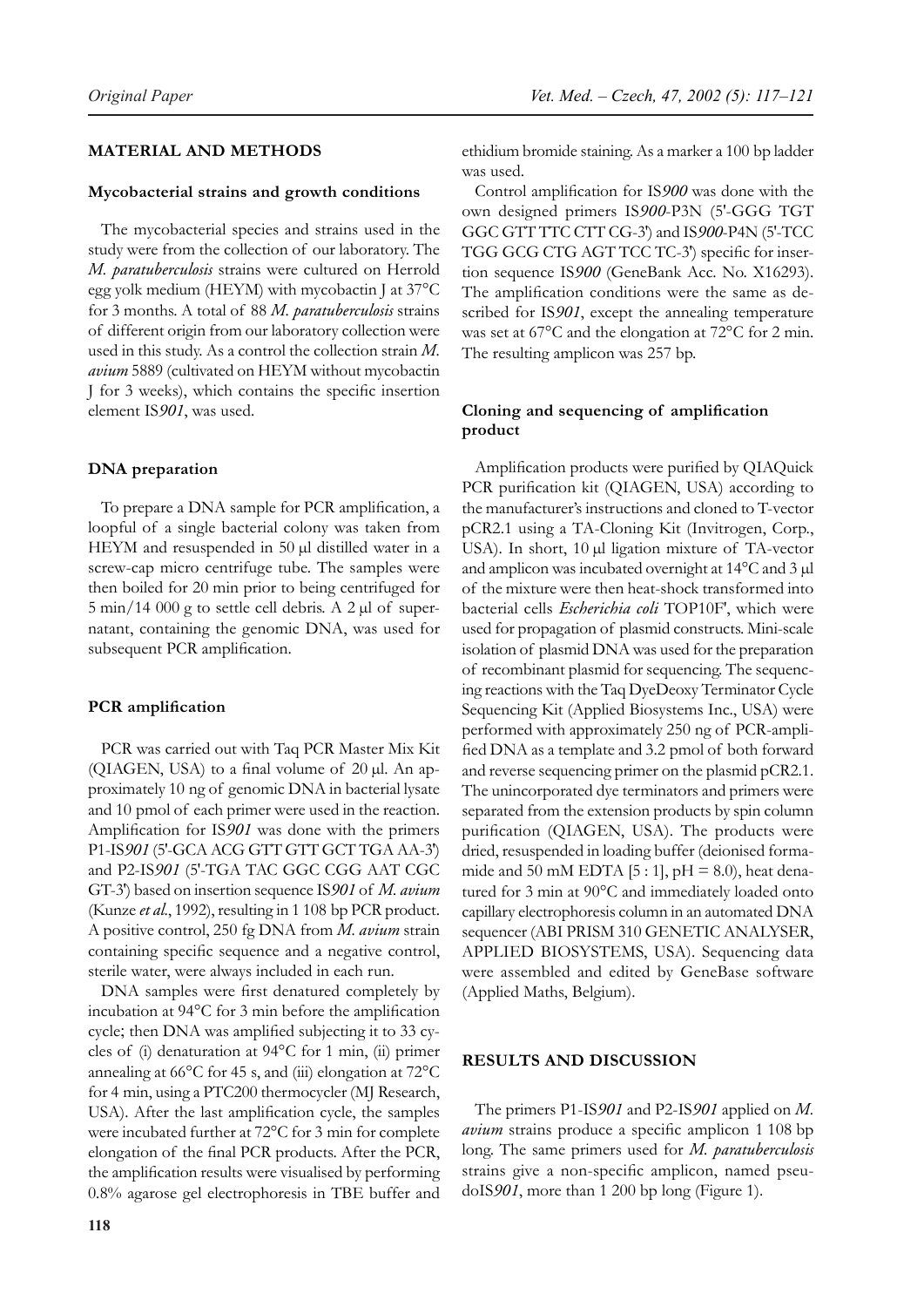In 86/88 (97.7%) *M. paratuberculosis* strains used in this study we have confirmed the presence of pseudo IS*901*. The identification of *M. paratuberculosis* strains was verified by cultivation on mycobactin J and the presence of specific insertion element IS*900* confirmed by PCR.

To eliminate the presence of such non-specificity we have optimised the condition of amplification by changing the annealing temperature in the extension from 50 to 72°C. The increase of annealing temperature to 70°C led to elimination of the pseudoIS*901* amplicon, but simultaneously resulted in decreased sensitivity of the amplification and false negative results in amplification of the control *M. avium* strain. The decrease of annealing temperature led to an increase in the number of non-specific fragments. Similar effects were observed when concentrations of  ${ {\rm MgCl}_2}$  in the amplification mix were changed from 1.5 mM to 4.0 mM. An annealing temperature of 66°C and original composition of the Taq PCR Master Mix Kit (QIAGEN, USA) remained the best for specific and most sensitive amplification.

The non-specific amplicon pseudoIS*901* from three strains were cloned to the vector pCR2.1. Screening of selected bacterial colonies was performed by specific PCR. Presence of insert in the vectors was indicated

by PCR showing an amplicon 1 400 bp in length. The resulting recombinant plasmid was designated pCR2.1 pseudoIS*901.*

From sequencing data (Figure 2b) we have found the amplicon pseudoIS*901* is a 1 250 bp long product of amplification where only one primer – P2-IS*901* is utilised (Figure 2a). The primer anneals non-specifically in position 1 174–1 193 of *M. paratuberculosis* insertion element IS*900* (GeneBank Acc. No. X16293). A difference in sequence of the primer P2-IS*901* and its complementary site on IS*900* is 2 bp only. The second annealing site for the primer P2-IS*901* is position 680–688 (from 5′) of the flanking sequence of IS*900*: (locus 1 – gene ORF3891c, GeneBank Acc. No. AJ250015; Bull *et al*., 2000). The distance of this flanking site from the beginning of IS*900* is 47 bp. In this second annealing site only 9 bp of 3'-end region (45%) of homology) of the P2-IS*900* recognise their target sequence, the rest 11 bp is non-complementary.

Our results show that the non-specificity during amplification is not correlated with the presence of IS*901* in *M. paratuberculosis* genome, but non-specific amplicons occur as a result of weak annealing conditions in PCR reaction. The presence of the non-specific amplicon pseudoIS*901* during routine analysis of *M. avium* complex strains can complicate interpreta-



Figure 1. Example of real samples amplification

The result of amplification by the primers P1-IS*901* and P2-IS*902* on 0.8% agarose gel: L – 100 bp ladder, P – collection strain *M. avium* 5889, 1 – *M. paratuberculosis* strain 7217, 2 – *M. paratuberculosis* strain 20/383, 3 – *M. paratuberculosis* strain 8768, 4 – *M. paratuberculosis* strain 7095. A strong amplicon, 1 108 bp long specific for IS*901* is amplified from *M. avium*. Only weak nonspecific 1 250 bp long band, pseudoIS*901*, is amplified from *M. paratuberculosis*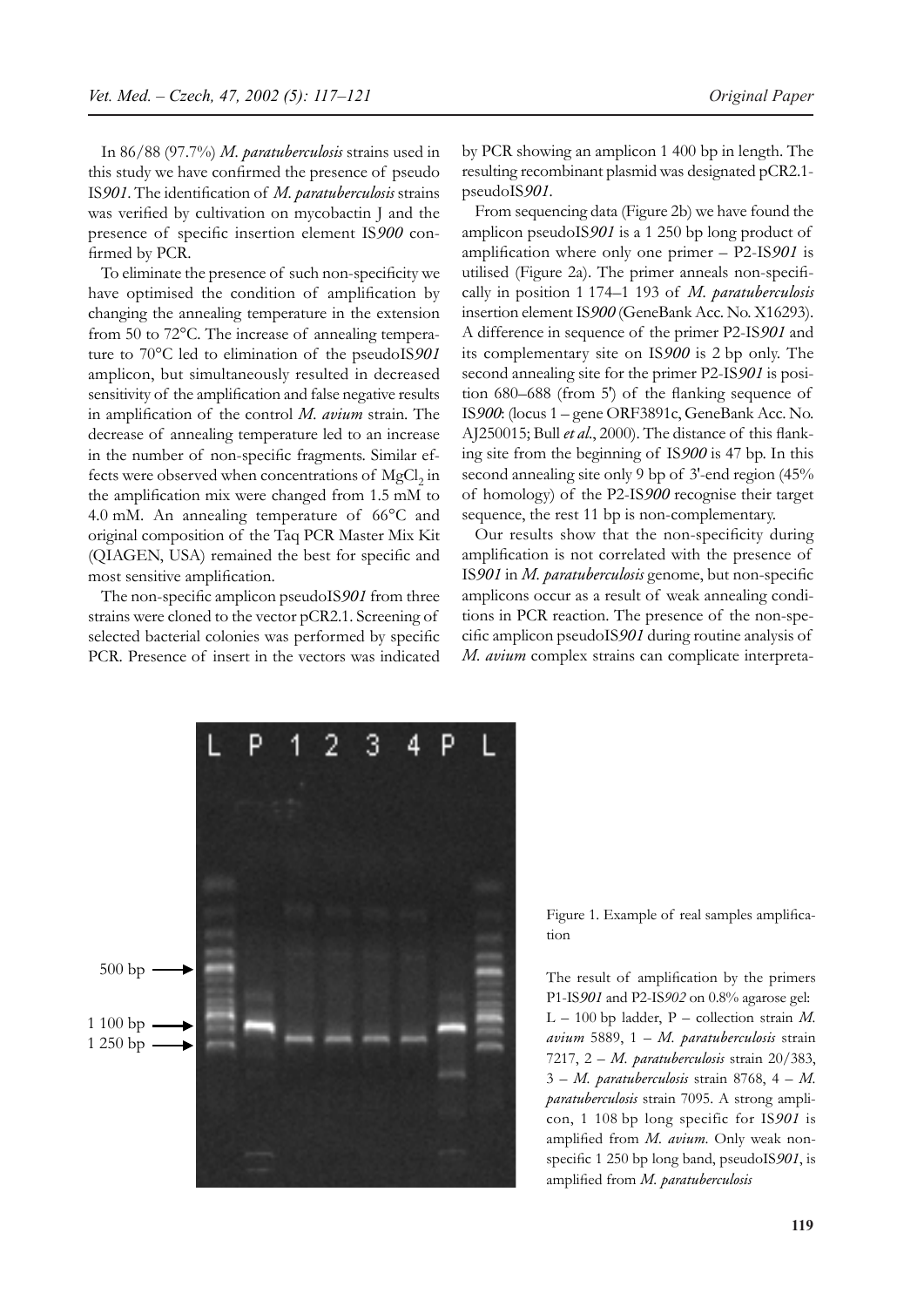## **a) The scheme of the clone pCR2.1-pseudoIS***901*



#### **b) The sequencing data**

#### **pseudoIS***901* **– sequenced from left arm of plasmid vector (only part of the sequence is shown)**

 $1-25$  = plasmid pCR2.1 part

26–45 = underlined is primer P2-IS*901* (**bold underlined** are nucleotides which are different on primer and target sequence)

26-170 = part of the sequence of IS*900*

| $1 \quad$<br>CCGCCAGTGT GCTGGAATTC GGNTTTGATA CGGCCGGAAT CGCGTGGTAC CGGCGCCAGG CCGGCGACGC |       | 21  | 31  | 41   | -51 |     |
|-------------------------------------------------------------------------------------------|-------|-----|-----|------|-----|-----|
| 71<br>CGGCGAGGCG GTCGGCGGAG GCGAATGCGG CCATGTCCCC GCCGGTGGNA GGCGAGGAAC TCAGCGCTCC        | -81   | -91 | 101 | -111 | 121 | 131 |
| 141<br>AGNANGACGC CCGAAATCCG GGCATGCTCA                                                   | - 151 | 161 |     |      |     |     |

#### **pseudoIS***901***- sequenced from right arm of plasmid vector (only part of the sequence is shown)**

 $1-25$  = plasmid pCR2.1 part

26–45 = underlined is primer P2-IS*901* (**bold underlined** are marked nucleotides which are different on primer and target sequence)

46–92 = underlined is IS*900*-flanking sequence ………………………………

93–213 = part of the sequence of IS*900*

| GATGGATATC        | TGCAGAATTC | 21<br>GGCTT <b>TGATA</b> | 31<br><b>CGGCCGGAAT</b> | 41<br>CGCGTTGGAA | 51<br><b>GTATCGCGAA</b> | 61<br><b>GCATTTGCGG</b> |
|-------------------|------------|--------------------------|-------------------------|------------------|-------------------------|-------------------------|
| 71                | 81         | 91                       | 101                     | 111              | 121                     | 131                     |
| NGTCACCTTG        | ATTGTCACGG | AATTCCTTAC               | <b>CTTTCTTGAA</b>       | GGGTGTTCCG       | GNGCCGTCGG              | <b>CCTTANCTTC</b>       |
| 141               | 151        | 161                      | 171                     | 181              | 191                     | 201                     |
| <b>GAATTNNCCA</b> | GNGACGTCGG | GTATGGNTTN               | ATGTGGTTGC              | NGTGNTGGAC       | GGCCNAAGGA              | GATTGGCCCG              |
| 211<br>$NCC$      |            |                          |                         |                  |                         |                         |

Figure 2. Structure of pseudoIS*901* amplicon

tion of the PCR results. However the size difference between specific amplicon for IS*901* in *M. avium* (1 108 bp) and for the pseudo-IS*901* amplicon in *M. paratuberculosis* (1 250 bp) is easily differentiated on common agarose gels. In addition this size difference can rapidly differentiate between *M. avium* and *M. paratuberculosis* in a single PCR reaction.

## **Acknowledgements**

The authors are grateful to Ivan Rychlík and Lenka Dvorská from Veterinary Research Institute in Brno (CR) and Tim Bull from St. George's Hospital in London (UK) for critical reading of the manuscript.